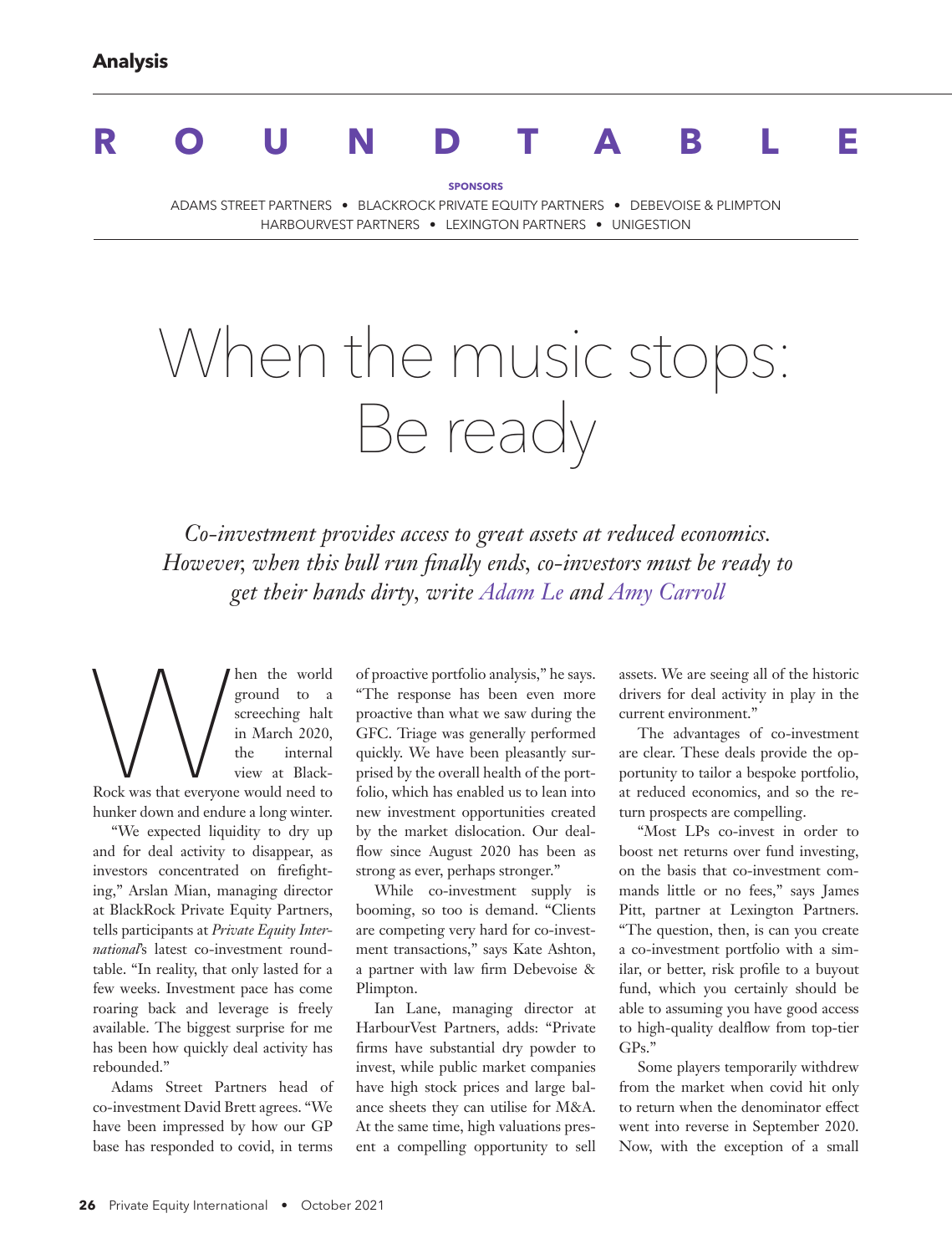*"If you are managing a pool of capital on behalf of your clients, you have a responsibility not just to win co-investment opportunities, but also to monitor those investments once they have been completed. You cannot passively rely on the GP"*

**KATE ASHTON Debevoise & Plimpton** 

> number of sovereign wealth funds and state pension funds that have experienced strong demand on their reserves because of covid, these investors are playing catch-up.

"With distributions high, those investors are under huge pressure to put money back into the ground," says Francesco Aldorisio, head of direct investments at Unigestion. "That means demand for co-investment is exceptionally strong. Meanwhile, on the supply side, GPs are using the promise of co-investment to support fundraising, where there has been a pronounced flight to quality."

Lexington raised more than \$3 billion for its latest co-investment fund in February. "We only work with a small number of large LPs," says Pitt. "Those LPs on average increased their bite size by over 25 percent and we could probably have raised a multiple of that amount if we had wanted to."

HarbourVest, meanwhile, is in the

*"The ability to perform at speed is important, particularly as transaction timeframes have accelerated"* 

**JAMES PITT Lexington Partners**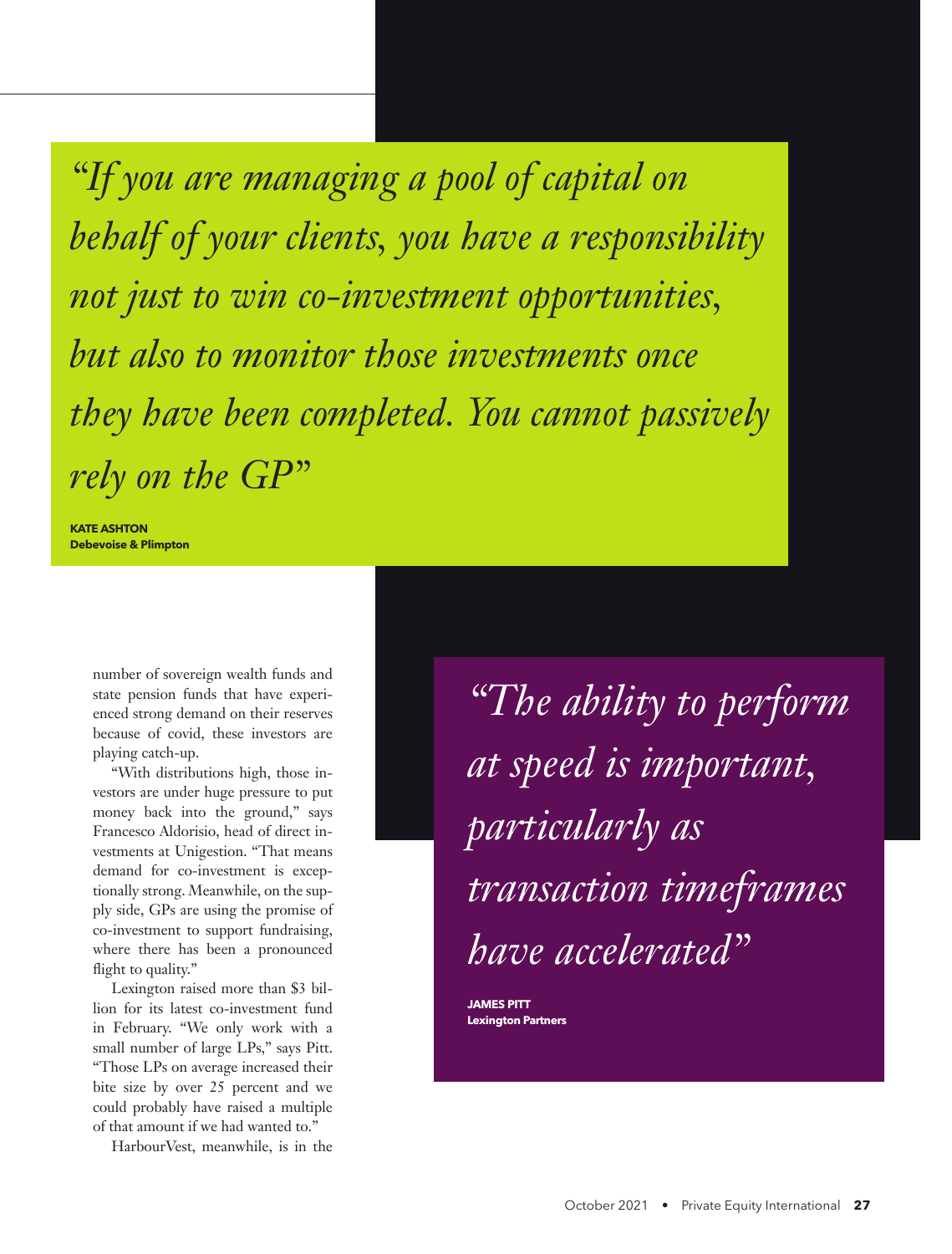

Partner, Lexington Partners

James Pitt is a partner of Lexington and leads the firm's coinvestment business outside the US. Prior to joining Lexington in 2006, he was head of the London office of AXA Private Equity, now Ardian.

## **Kate Ashton** Partner, Debevoise & Plimpton

Kate Ashton is a leader of Debevoise & Plimpton's alternative assets transactions and liquidity solutions group. She counsels investors on a range of secondaries transactions and co-investments, as well as private fund restructurings, recapitalisations and tender offers.





**Francesco Aldorisio** investments, Unigestion

Francesco Aldorisio joined Unigestion in 2017 with the integration of Akina into Unigestion's private equity unit. He began his career in 2002 at ABB in the corporate merger and acquisitions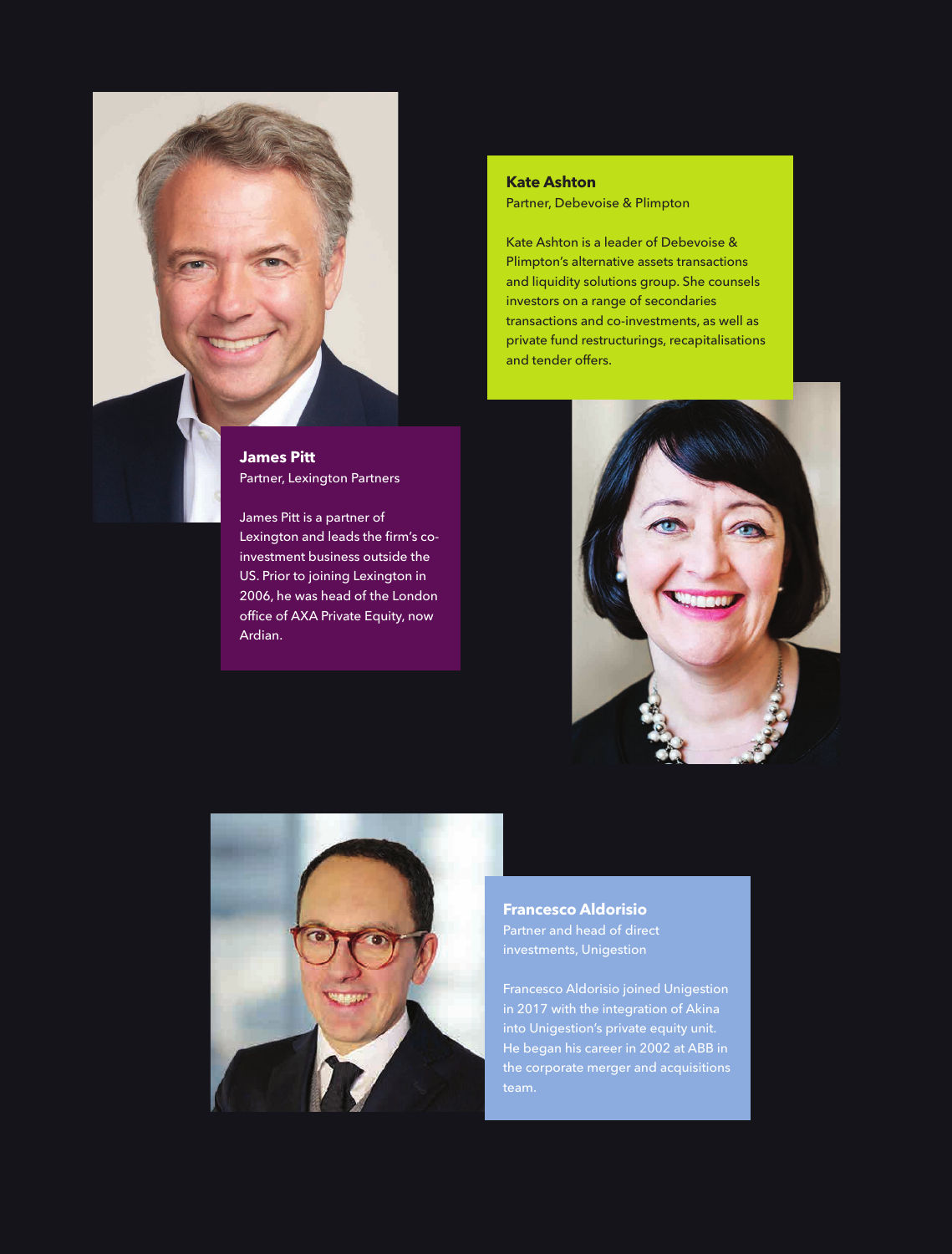#### **Ian Lane**

Managing director, HarbourVest Partners

Ian Lane joined HarbourVest in 2003. He focuses on direct co-investments in venture, buyout and mezzanine transactions. He previously worked in investment banking at JPMorgan.



### **Arslan Mian**

Managing director, BlackRock Private Equity Partners

Arslan Mian heads the Americas investment team for BlackRock Private Equity Partners. Prior to joining the firm, he served as a vice-president at UBS Capital Americas in the corporate finance and financial sponsors groups.





**David Brett** Partner and head of coinvestment, Adams Street Partners

David Brett oversees the sourcing, screening, execution, monitoring and exit of leveraged buyout co-investments at Adams Street Partners. He previously served as a senior partner at PPM America Capital.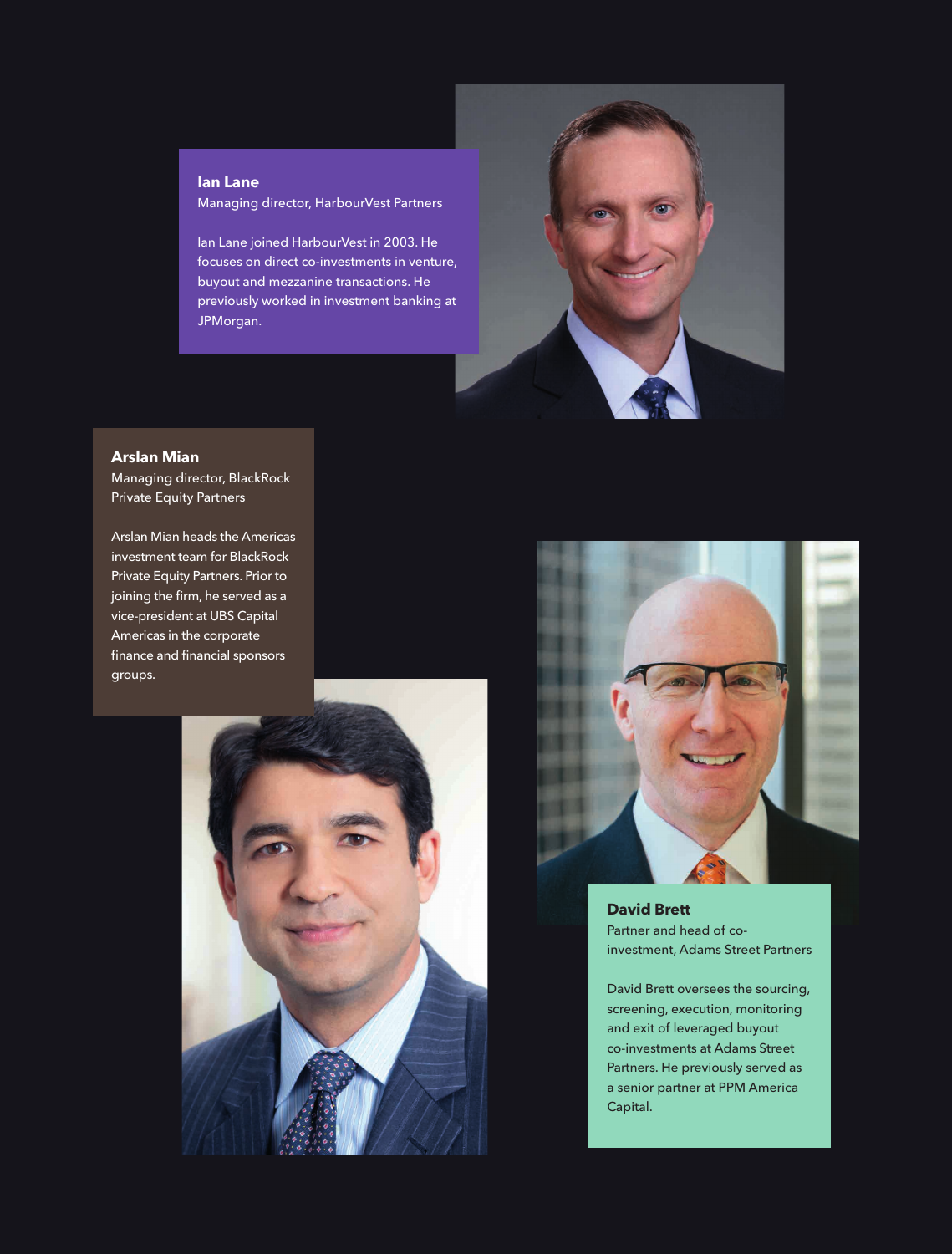middle of raising its sixth commingled fund and continues to see strong demand. "Select LPs are large enough to develop an internal co-investment programme and/or form a separate account relationship with a co-investment GP, but for many investors, the most efficient and cost-effective way to access co-investments is through a commingled fund offering," says Lane. "A dedicated co-investment fund can provide access to a diversified portfolio of investments alongside top performing GPs and at a reduced cost."

What is driving the growth of these multibillion-dollar funds? For Black-Rock's Mian it is simple arithmetic. "A decade ago, there were around 3,000 investors," he says. "Today that figure is closer to 10,000. The ballpark allocation used to be 5 percent to 7 percent. Now it is north of 10 percent. If you are an investor that is falling behind and needs to increase your exposure to private equity, co-investment is a great way to put capital to work – and catch up on investment pacing."

The dramatic decline in the number

of public companies is also a factor. "These companies aren't disappearing; they are choosing to be funded by private equity instead," Mian says. "If you want to do stock picking in the private world and gain exposure to companies that you may previously have had access to through public markets, co-investment is the way to do it."

#### **Competition creep**

Strong demand is attracting more new entrants to the co-investment space, including a spate of US pension plans. That means investors must find ways to ensure they are at the top of GPs' co-investment call lists.

"The ability to perform at speed is important, particularly as transaction timeframes have accelerated," says Pitt. "Pre-emptions, in particular, can be pretty quick. Scale is attractive for GPs, too, because it means going to a smaller number of co-investors, which reduces transaction complexity. It is also important that your fund is fully discretionary. You need to be able to speak for all of the capital you are representing."

Pitt notes that when he started out in co-investments in the mid-1990s, it took about eight weeks from an initial phone call to funding. "Today, we are typically talking about four weeks," he says. "But while timeframes may only have halved over a long period of time, what is critical now is the ability to provide closing certainty. Within 10 days, or less, you need to be able to send a strong signal that you will be coming in or else get out of the way."

The pressure to move quickly on transactions will continue. "Once clients

*"Many co-investors in today's market have not managed a co-investment portfolio through a recessionary environment and may not have the resources required to make critical, time sensitive decisions"* 

**IAN LANE HarbourVest Partners**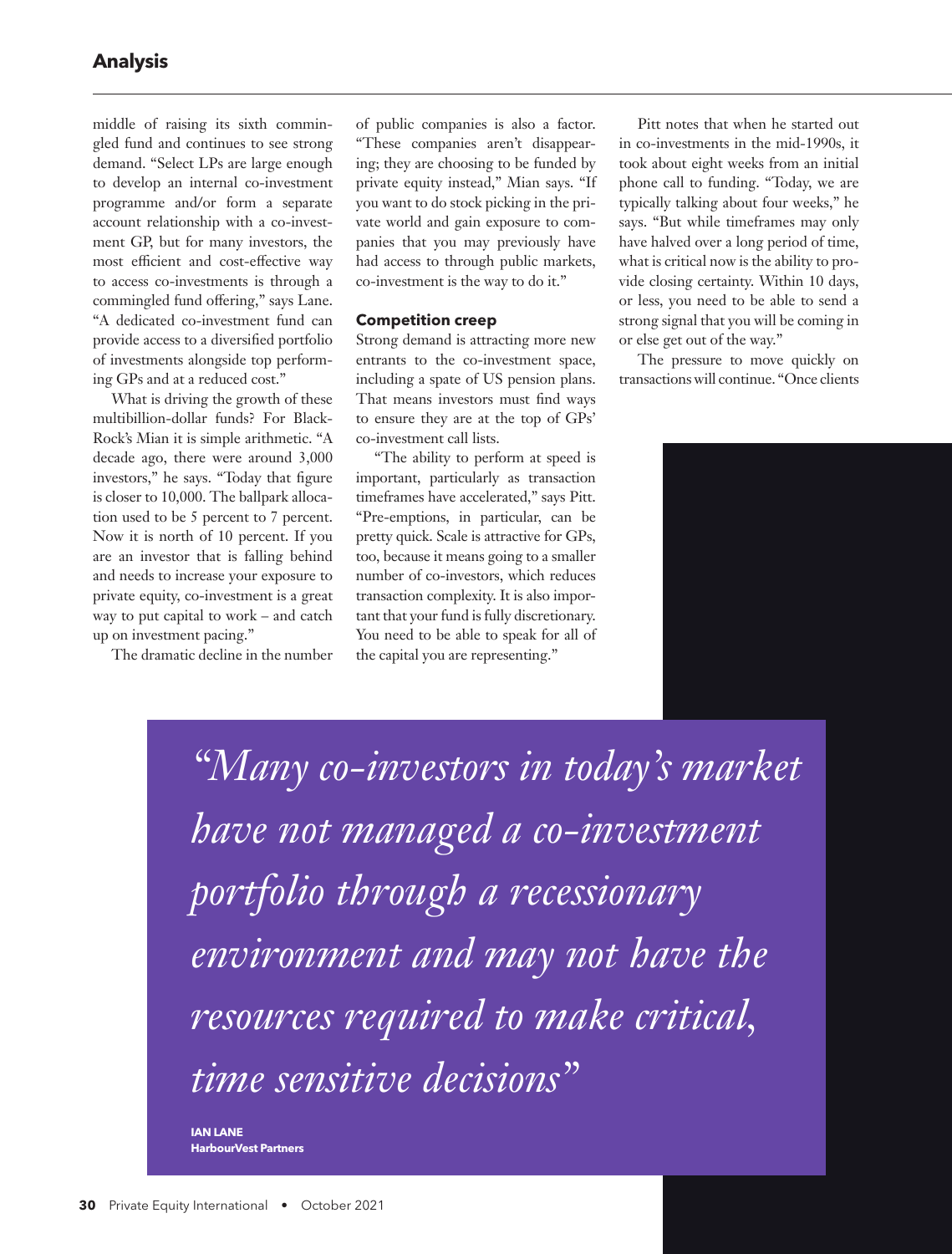*"We want to be seen by our GPs as a reliable partner so that we stay top of mind for investment opportunities, with the goal of Adams Street becoming the first call for any capital need"* 

**DAVE BRETT Adams Street Partners**

> become accustomed to tight deadlines, they never go back," says Ashton.

> Other important differentiators include a broad private markets platform. "Adams Street works collaboratively with GPs, seeking to provide funding solutions, whether those solutions come through our primary investment, private credit, secondaries or co-investment businesses," says Brett. "We focus on relationship development. A relationship can start in a variety of ways, including with Adams Street providing some private credit. As we develop a relationship with the GP, we may have the opportunity to participate in a co-investment opportunity with that GP. It's about playing the long game. We want to be seen by our GPs as a

reliable partner so that we stay top of mind for investment opportunities, with the goal of Adams Street becoming the first call for any capital need."

Another way to differentiate yourself as a co-investor is to be proactive and bring ideas to sponsors. "We bring the best of BlackRock to the private equity partners we work with," says Mian.

"We bring fintech and financial services ideas to our GPs, for example. Another differentiator is the sector specialisation within our co-investment business. This is something we started seven or eight years ago to align ourselves with the way the GP community was evolving. It means that when a GP comes to us with a deal, they don't have to educate us on the basics of the industry. We can have in-depth conversations about the opportunity and the GP's value-creation plan, rather than learning about the industry on the fly."

Successful co-investors must be well resourced and provide a high degree of execution capability. Passive, post-signing syndications are still a meaningful part of the market today, but there is a growing list of LPs competing for those allocations. The more durable opportunity lies with the ability to co-underwrite alongside a lead GP.

"There are fewer participants and higher barriers to entry in the solution-orientated part of the market," says HarbourVest's Lane. "Solution-orientated co-investments require speed, scale, flexibility and risk-sharing. In these situations, co-investors need to deliver value to the lead GP in the due diligence, signing and closing processes."

According to Aldorisio, about 90 percent of what Unigestion does in its mid-market sweet spot involves that form of co-underwriting. "We share in different types of risk and we share workload," he says. "In the size range where we operate, that is the nature of the business."

Reverse termination fee (RTF) liabilities are a particularly contentious issue, however. "While it is very uncommon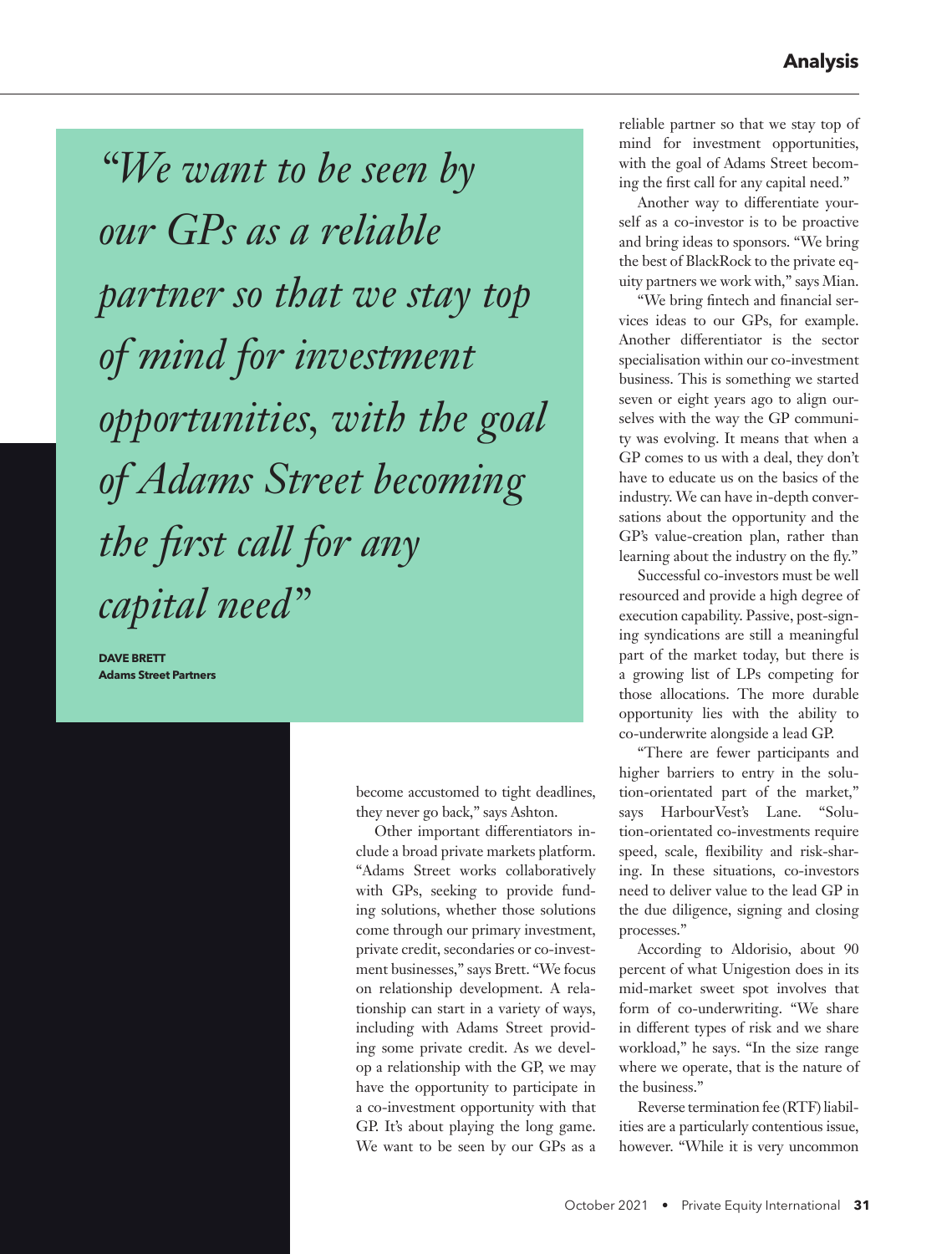for reverse transaction fees to be paid, they present a significant potential liability," says Lane. "Most co-investors don't have the underwriting processes required to evaluate that type of risk and instead choose to avoid transactions with possible broken-deal expenses."

Mian adds: "RTFs are a difficult arrangement to be in as a co-investor because typically you will be liable for the GP pulling the deal, but you won't have the right to pull the plug yourself. If you are going to agree to an RTF in that situation, it had better be with a GP you fully trust. Generally, what we see in the industry with RTFs is there is a sharing of success fees."

Another form of added complexity that a sophisticated co-investor may be able to take on involves warehousing – the provision of capital to finance a deal before the GP has raised the necessary funds. "Warehousing can be helpful to GPs that don't want to miss out on an opportunity but that don't have the total capital required for whatever reasons," says Ashton.

Unigestion's Aldorisio cautions that it is important to be selective in this area: "It is one thing providing warehousing for an established GP that has perhaps invested its fund quicker than anticipated, but it is another backing a brand-new team."

*"If you want to do stock picking in the private world and gain exposure to companies that you may previously have had access to through public markets, co-investment is the way to do it"* 

**ARSLAN MIAN BlackRock Private Equity Partners**

Mian says: "We sometimes see emerging managers trying to build a pre-fund track record through co-investment. That has been an increasing source of dealflow for us over the past decade. In most cases it will be a team we have already backed inside another institution. It is an interesting part of the market – high-performing individuals who have hit a ceiling in their organisations and require co-investment support for a number of years while they build a track record before launching their first formal fund. I think that is a more dominant trend than warehousing."

Brett says over the past 12 months Adams Street has taken part in three or four deals where assets have been sold between a GP's own funds. "The GP has owned the asset for some time, so already knows where the skeletons might be," he says. "As long as they are demonstrating conviction, for example, by rolling earned carry into the new deal, we like those dynamics. Five or 10 years ago, people might have felt it wasn't worth the headache of getting the different advisory boards to agree on valuations, but the market has now accepted the logic of these deals."

#### **In sickness and in health**

Co-investors need to be more than good partners on the way into a deal. They also need to have the capital reserves and human resources to step in if things go wrong later in the investment cycle.

It was the experiences of the global financial crisis that led to a sharp decline in club deals. When trouble hit, the dynamics of having four or five different private equity firms attempting to manage the board of the troubled company became challenging. "Co-investment has been the beneficiary because GPs have surmised that co-underwriting with LPs with whom they are already intrinsically aligned will prove less problematic," notes Mian.

However, that brings with it responsibilities for the co-investor. "Co-investors need to have all the skills of a lead